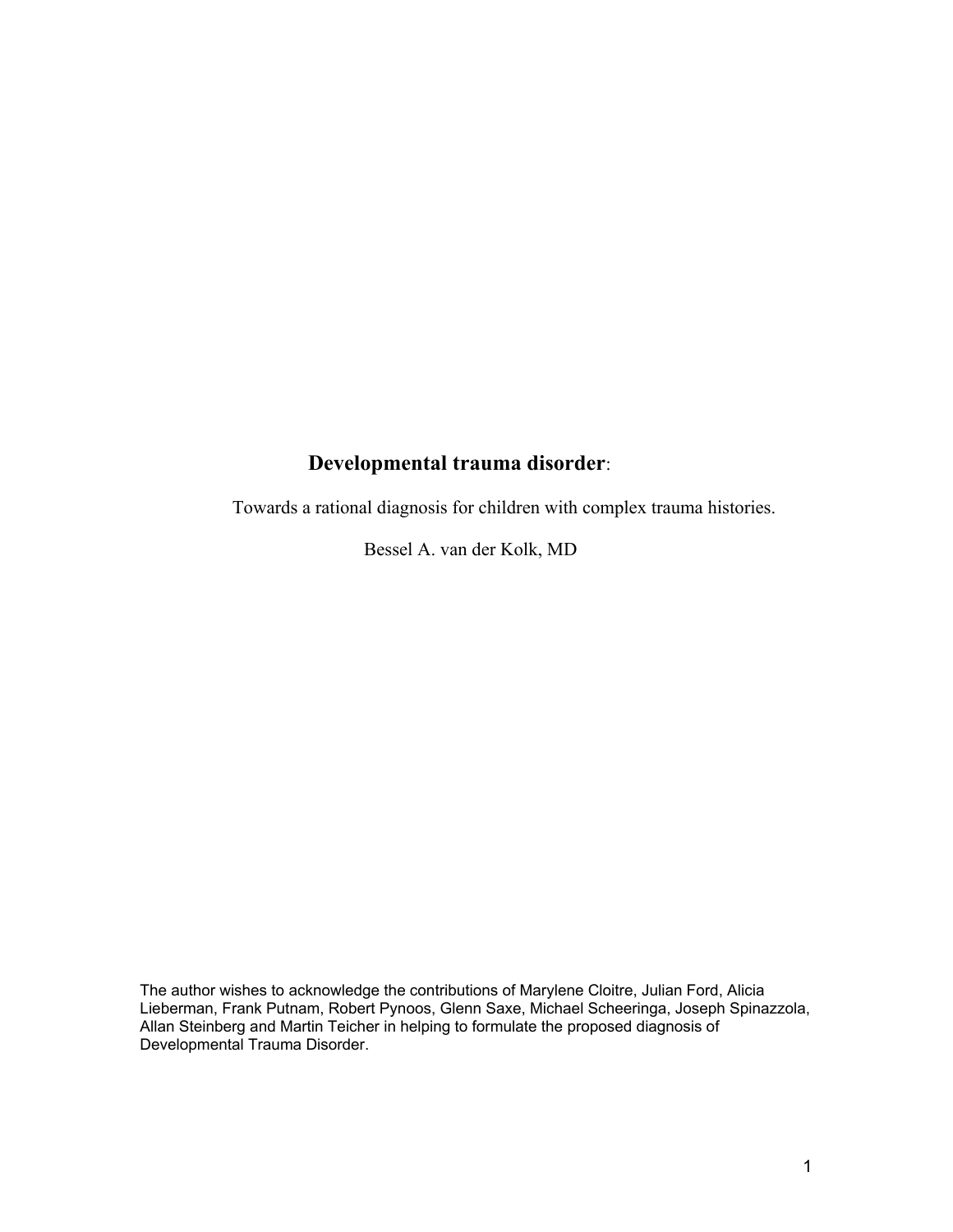### **Developmental trauma disorder**:

Childhood trauma, including abuse and neglect, is probably our nation's single most important public health challenge, a challenge that has the potential to be largely resolved by appropriate prevention and intervention. Each year over 3,000,000 children are reported to the authorities for abuse and/or neglect in the United States of which about one million are substantiated<sup>1</sup>. Many thousands more undergo traumatic medical and surgical procedures, and are victims of accidents and of community violence (see Spinazzola et al, this issue). However, most trauma begins at home: the vast majority of people (about 80 %) responsible for child maltreatment are children's own parents.

Inquiry into developmental milestones and family medical history is routine in medical and psychiatric examinations. In contrast, social taboos prevent obtaining information about childhood trauma, abuse, neglect and other exposures to violence. Research has shown that traumatic childhood experiences are not only extremely common; they also have a profound impact on many different areas of functioning. For example, children exposed to alcoholic parents or domestic violence rarely have secure childhoods; their symptomatology tends to be pervasive and multifaceted, and is likely to include depression, various medical illnesses, as well as a variety of impulsive and selfdestructive behaviors. Approaching each of these problems piecemeal, rather than as expressions of a vast system of internal disorganization runs the risk of loosing sight of the forest in favor of one tree.

The traumatic stress field has adopted the term "Complex Trauma" to describe the experience of multiple and/or chronic and prolonged, developmentally adverse traumatic events, most often of an interpersonal nature (e.g., sexual or physical abuse, war, community violence) and early-life onset. These exposures often occur within the child's caregiving system and include physical, emotional, and educational neglect and child maltreatment beginning in early childhood (see Cook et al, this issue, Spinazzola et al this issue).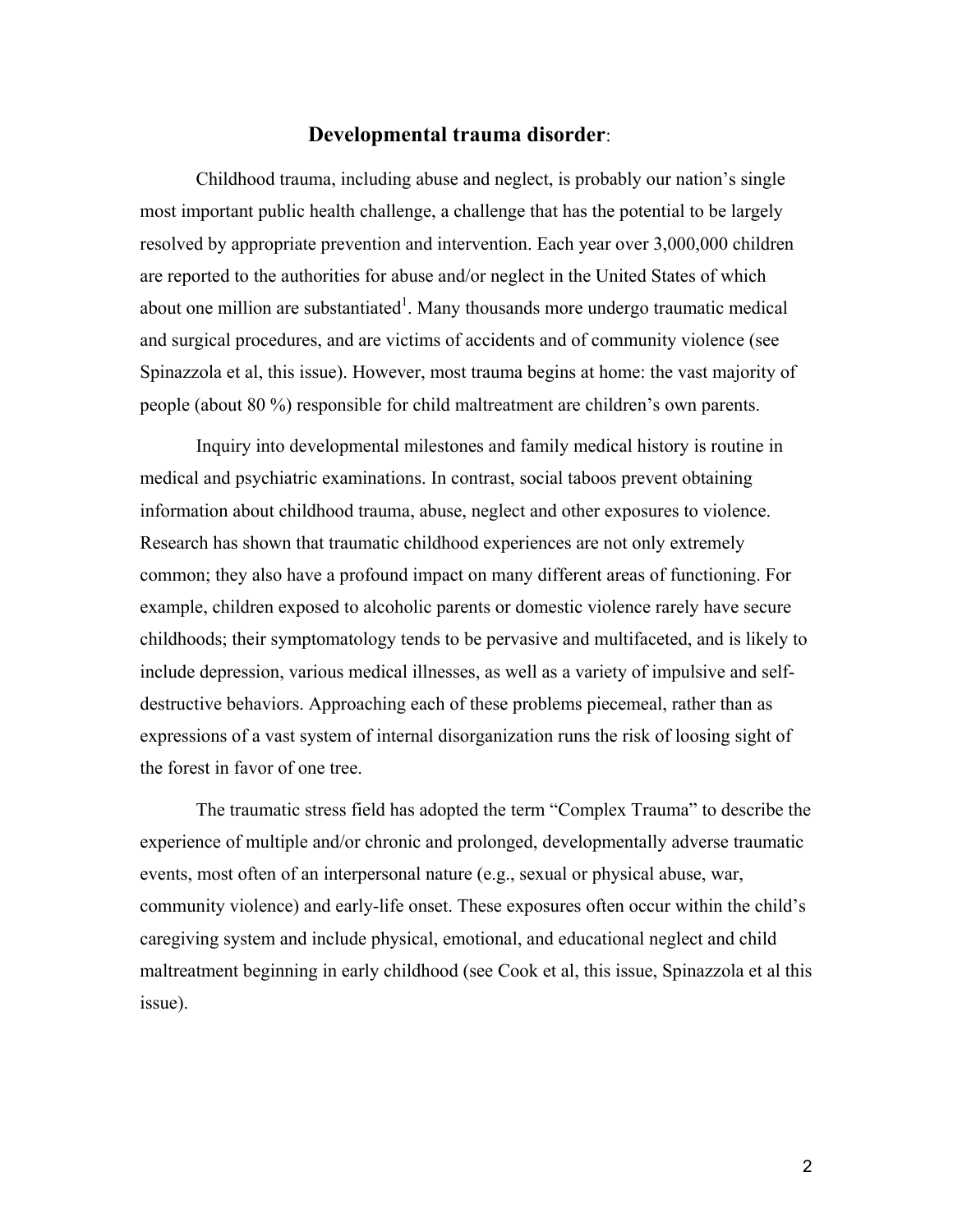In the Adverse Childhood Experiences (ACE) study by Kaiser Permanente and the Center for Disease Control<sup>2</sup>, 17,337 adult HMO members responded to a questionnaire about adverse childhood experiences, including childhood abuse, neglect, and family dysfunction. 11.0% reported having been emotionally abused as a child, 30.1% reported physical abuse, 19.9% sexual abuse; 23.5% reported being exposed to family alcohol abuse, 18.8% to mental illness, 12.5% witnessed their mothers being battered and 4.9% reported family drug abuse.

The ACE study showed that adverse childhood experiences are vastly more common than recognized or acknowledged and that they have a powerful relation to adult health a half-century later. The study unequivocally confirmed earlier investigations that found a highly significant relationship between adverse childhood experiences and depression, suicide attempts, alcoholism, drug abuse, sexual promiscuity, domestic violence, cigarette smoking, obesity, physical inactivity, and sexually transmitted diseases. In addition, the more adverse childhood experiences reported, the more likely a person was to develop heart disease, cancer, stroke, diabetes, skeletal fractures, and liver disease.

Isolated traumatic incidents tend to produce discrete conditioned behavioral and biological responses to reminders of the trauma, such as are captured in the PTSD diagnosis. In contrast, chronic maltreatment or inevitable repeated traumatization, such as occurs in children who are exposed to repeated medical or surgical procedures, have a pervasive effects on the development of mind and brain. Chronic trauma interferes with neurobiological development (see article by Ford, this issue) and the capacity to integrate sensory, emotional and cognitive information into a cohesive whole. Developmental trauma sets the stage for unfocused responses to subsequent stress<sup>3</sup> leading to dramatic increases in the use of medical, correctional, social and mental health services<sup>4</sup>. People with childhood histories of trauma, abuse and neglect make up almost our entire criminal justice population<sup>5</sup>: physical abuse and neglect are associated with a very high rates of arrest for violent offenses. In one prospective study of victims of abuse and neglect, almost half were arrested for non-traffic related offenses by age  $32^6$ . Seventy-five percent of perpetrators of child sexual abuse report to have themselves been sexually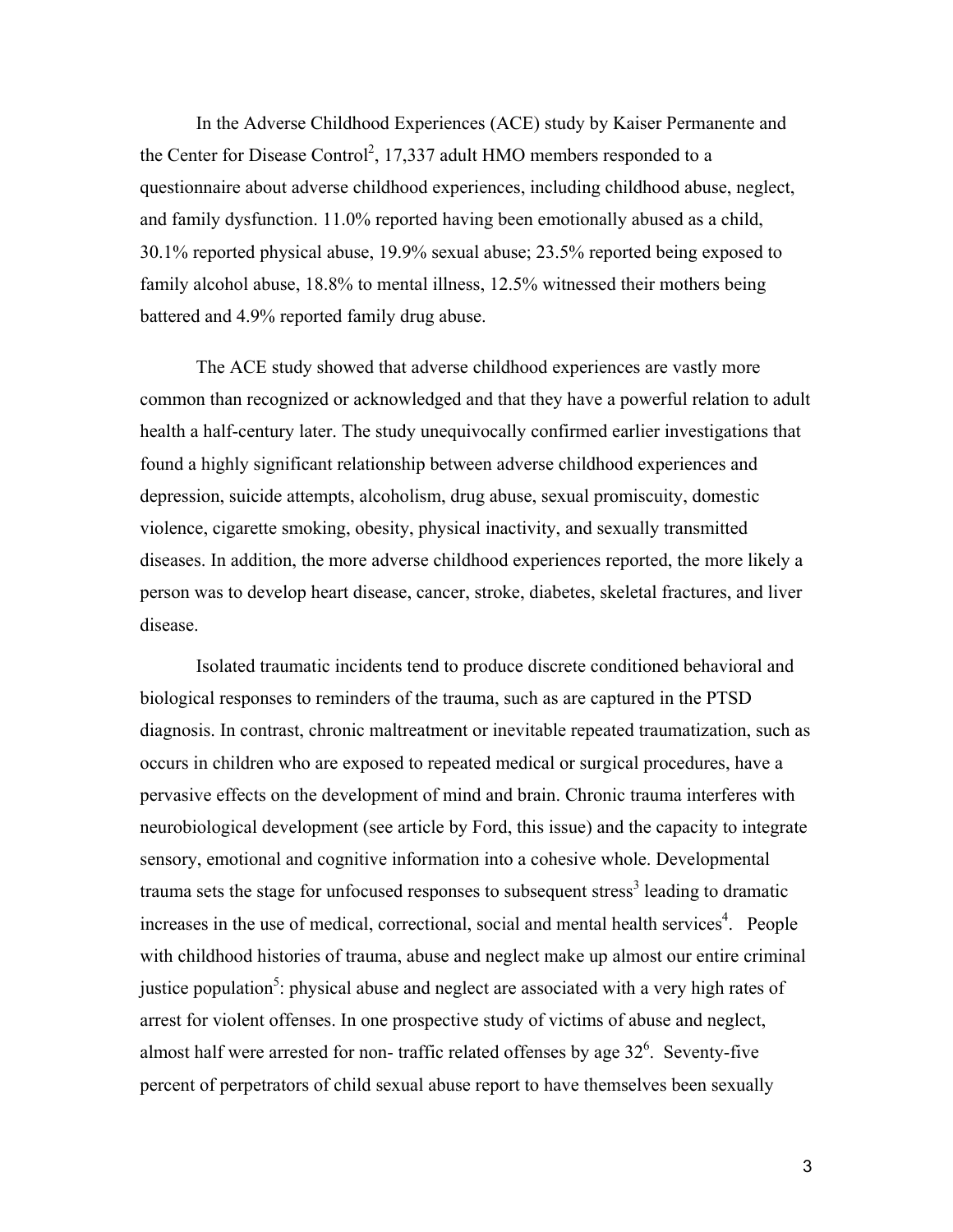abused during childhood<sup>7</sup>. These data suggest that most interpersonal trauma on children is perpetuated by victims who grow up to become perpetrators and/or repeat victims of violence. This tendency to repeat represents an integral aspect of the cycle of violence in our society.

#### Trauma, caregivers and affect tolerance.

Children learn to regulate their behavior by anticipating their caregivers' responses to them $8$ . This interaction allows them to construct what Bowlby called "internal working models"<sup>9</sup>. A child's internal working models are defined by the internalization of the affective and cognitive characteristics of their primary relationships. Because early experiences occur in the context of a developing brain, neural development and social interaction are inextricably intertwined. As Don Tucker (p.199) has said: "For the human brain, the most important information for successful development is conveyed by the social rather than the physical environment. The baby brain must begin participating effectively in the process of social information transmission that offers entry into the culture $10$ ."

Early patterns of attachment inform the quality of information processing throughout life<sup>11</sup>. Secure infants learn to trust both what they feel and how they understand the world. This allows them to rely both on their emotions and thoughts to react to any given situation. Their experience of feeling understood provides them with the confidence that they are capable of making good things happen, and that if they do not know how to deal with difficult situations they can find people who can help them find a solution. Secure children learn a complex vocabulary to describe their emotions (such as love, hate, pleasure, disgust and anger). This allows them to communicate how they feel and to formulate efficient response strategies. They spend more time describing physiological states such as hunger and thirst, as well as emotional states than maltreated children<sup>12</sup>.

Under most conditions parents are able to help their distressed children restore a sense of safety and control: the security of the attachment bond mitigates against traumainduced terror. When trauma occurs in the presence of a supportive, if helpless, caregiver, the child's response is likely to mimic that of the parent – the more disorganized the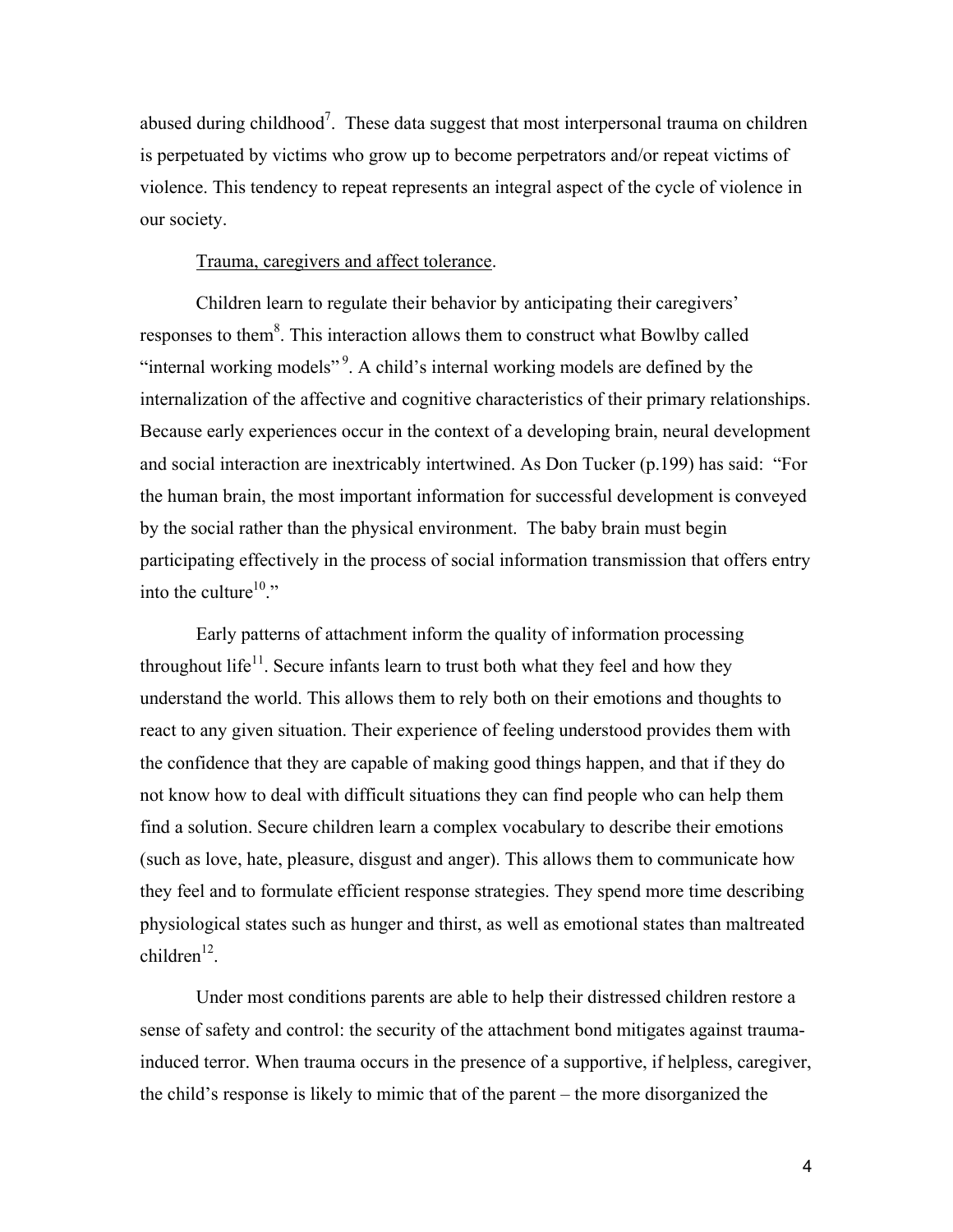parent, the more disorganized the child<sup>13</sup>. However, if the distress is overwhelming, or when the caregivers themselves are the source of the distress, children are unable to modulate their arousal. This causes a breakdown in their capacity to process, integrate and categorize what is happening: at the core of traumatic stress is a breakdown in the capacity to regulate internal states. If the distress does not let up, children dissociate: the relevant sensations, affects and cognitions cannot be associated (they are dissociated into sensory fragments<sup>14</sup>) and, as a result, these children cannot comprehend what is happening or devise and execute appropriate plans of action.

When caregivers are emotionally absent, inconsistent, frustrating, violent, intrusive, or neglectful, children are liable to become intolerably distressed and unlikely to develop a sense that the external environment is able to provide relief. Thus, children with insecure attachment patterns have trouble relying on others to help them, while unable to regulate their emotional states by themselves. As a result, they experience excessive anxiety, anger and longings to be taken care of. These feelings may become so extreme as to precipitate dissociative states or self-defeating aggression. Spaced out and hyperaroused children learn to ignore either what they feel (their emotions), or what they perceive (their cognitions)..

When children are unable to achieve a sense of control and stability they become helpless. If they are unable to grasp what is going on and unable do anything about it to change it, they go immediately from (fearful) stimulus to (fight/flight/freeze) response without being able to learn from the experience. Subsequently, when exposed to reminders of a trauma (sensations, physiological states, images, sounds, situations) they tend to behave as if they were traumatized all over again – as a catastrophe<sup>15</sup>. Many problems of traumatized children can be understood as efforts to minimize objective threat and to regulate their emotional distress<sup>16</sup>. Unless caregivers understand the nature of such re-enactments they are liable to label the child as "oppositional", 'rebellious", "unmotivated", and "antisocial".

## The dynamics of childhood trauma.

Young children, still "embedded" in the here-and-now and lacking the capacity to see themselves in the perspective of the larger context, have no choice but to see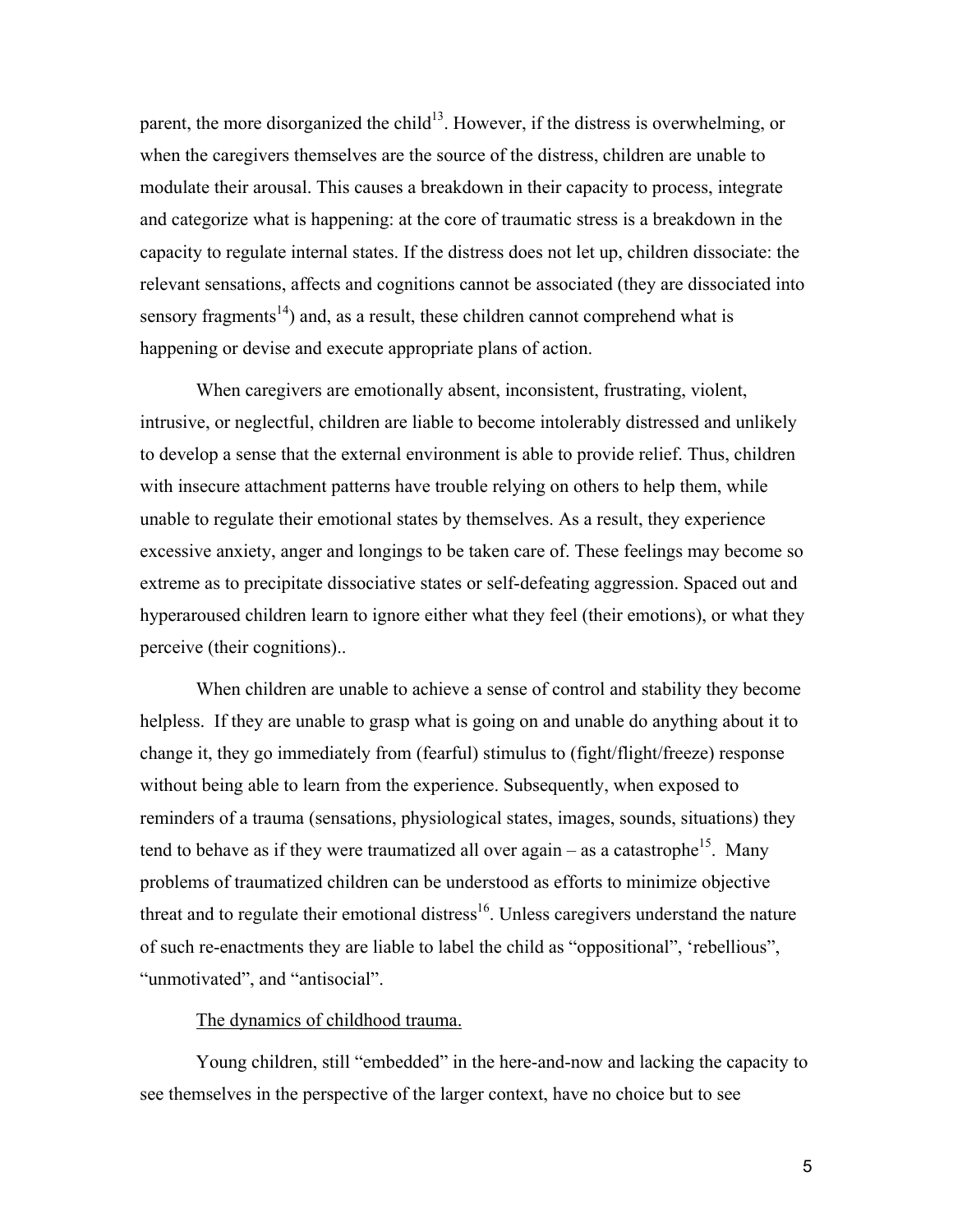themselves as the center of the universe: everything that happens is directly related to their own sensations. Development consists of learning to master and "own" one's experiences and to learn to experience the present as part of one's personal experience over time<sup>17</sup>. Piaget called this "decentration": moving from being one's reflexes, movements and sensations to having them.

Predictability and continuity are critical in order to develop a good sense of causality and for learning to categorize experience. A child needs to develop categories in order to be able to place any particular experience in a larger context. Only when they can do this will they be able to evaluate what is currently going on and entertain a range of options with which they can affect the outcome of events. Imagining being able to play an active role leads to problem-focused coping $^{15}$ .

If children are exposed to unmanageable stress, and if the caregiver does not take over the function of modulating the child's arousal, as occurs when children exposed to family dysfunction or violence, the child will be unable to organize and categorize its experiences in a coherent fashion. Unlike adults, children do not have the option to report, move away or otherwise protect themselves- they depend on their caregivers for their very survival. When trauma emanates from within the family children experience a crisis of loyalty and organize their behavior to survive within their families. Being prevented from articulating what they observe and experience, traumatized children will organize their behavior around keeping the secret, deal with their helplessness with compliance or defiance, and accommodate in any way they can to entrapment in abusive or neglectful situations<sup>18</sup>. When professionals are unaware of children's need to adjust to traumatizing environments and expect that children should behave in accordance with adult standards of self-determination and autonomous, rational choices, these maladaptive behaviors tend to inspire revulsion and rejection. Ignorance of this fact is likely to lead to labeling and stigmatizing children for behaviors that are meant to insure survival.

Being left to their own devices leaves chronically traumatized children with deficits in emotional self-regulation. This results in problems with self-definition as reflected by 1) a lack of a continuous sense of self, 2) poorly modulated affect and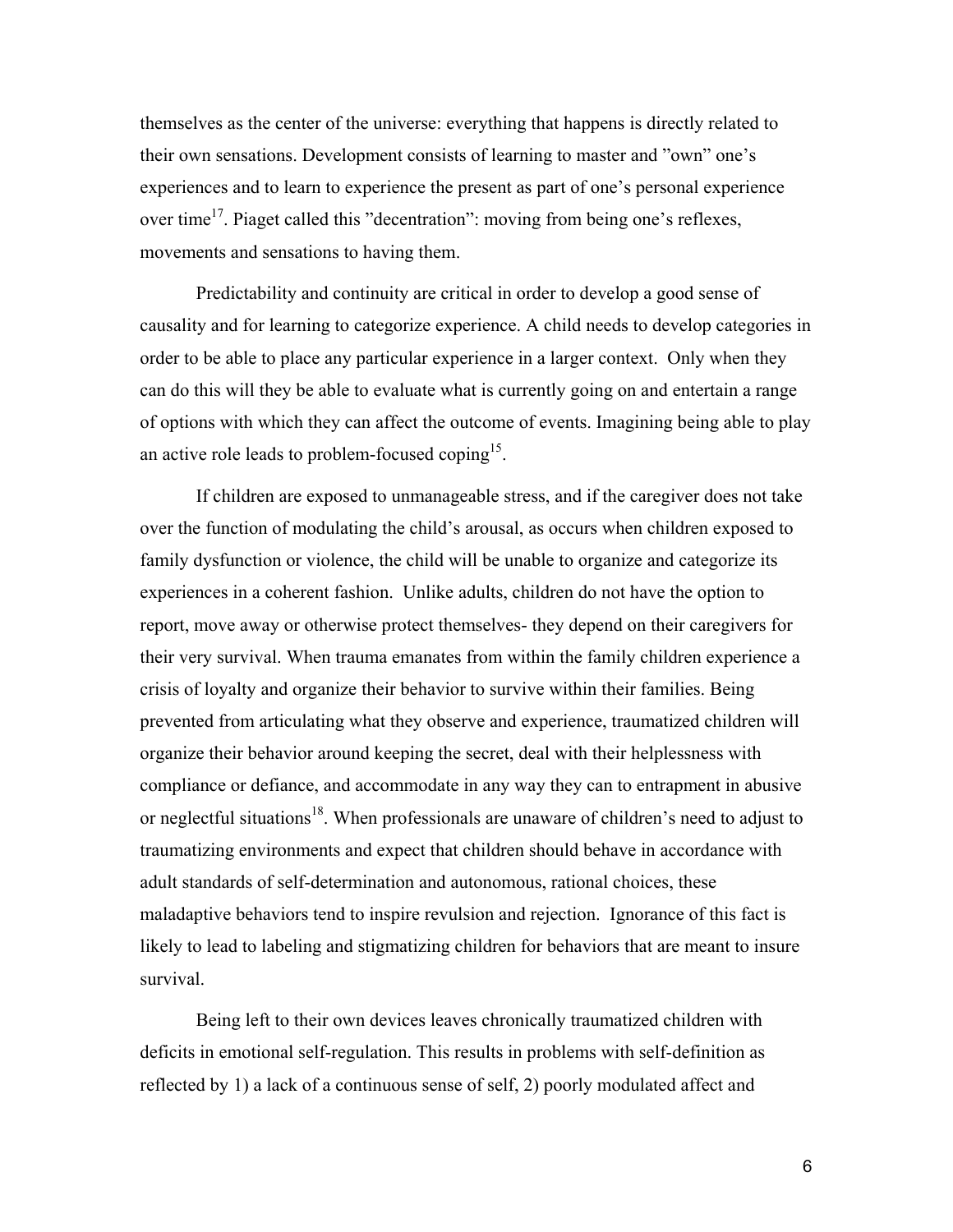impulse control, including aggression against self and others, and 3) uncertainty about the reliability and predictability of others, which is expressed as distrust, suspiciousness, and problems with intimacy, and which results in social isolation<sup>19</sup>. Chronically traumatized children tend to suffer from distinct alterations in states of consciousness, with amnesia, hypermnesia, dissociation, depersonalization and derealization, flashbacks and nightmares of specific events, school problems, difficulties in attention regulation, with orientation in time and space and they suffer from sensorimotor developmental disorders. They often are literally are "out of touch" with their feelings, and often have no language to describe internal states $^{20}$ .

Lacking a sense of predictability interferes with the development of object constancy – a lack of inner representations of their own inner world or their surroundings. As a result they lack a good sense of cause and effect and of their own contributions to what happens to them. Without internal maps to guide them, they act, instead of plan, and show their wishes in their behaviors, rather than discussing what they want <sup>15</sup>. Unable to appreciate clearly who they, or others are, they have problems enlisting other people as allies on their behalf. Other people are sources of terror or pleasure, but rarely fellowhuman beings with their own sets of needs and desires. They have difficulty appreciating novelty; without a map to compare and contrast, anything new is potentially threatening. What is familiar tends to be experienced as safer, even if it is a predictable source of terror<sup>15</sup>.

These children rarely spontaneously discuss their fears and traumas, and they have little insight into the relationship between what they do, what they feel and what has happened to them. They tend to communicate the nature of their traumatic past by repeating it in the form of interpersonal enactments, in their play and in their fantasy lives.

#### Childhood trauma and psychiatric illness.

Posttraumatic Stress Disorder (PTSD) is not the most common psychiatric diagnosis in children with histories of chronic trauma (see Cook et al, this issue). For example, in one study of 364 abused children $^{21}$  the most common diagnoses in order of frequency were separation anxiety disorder, oppositional defiant disorder, phobic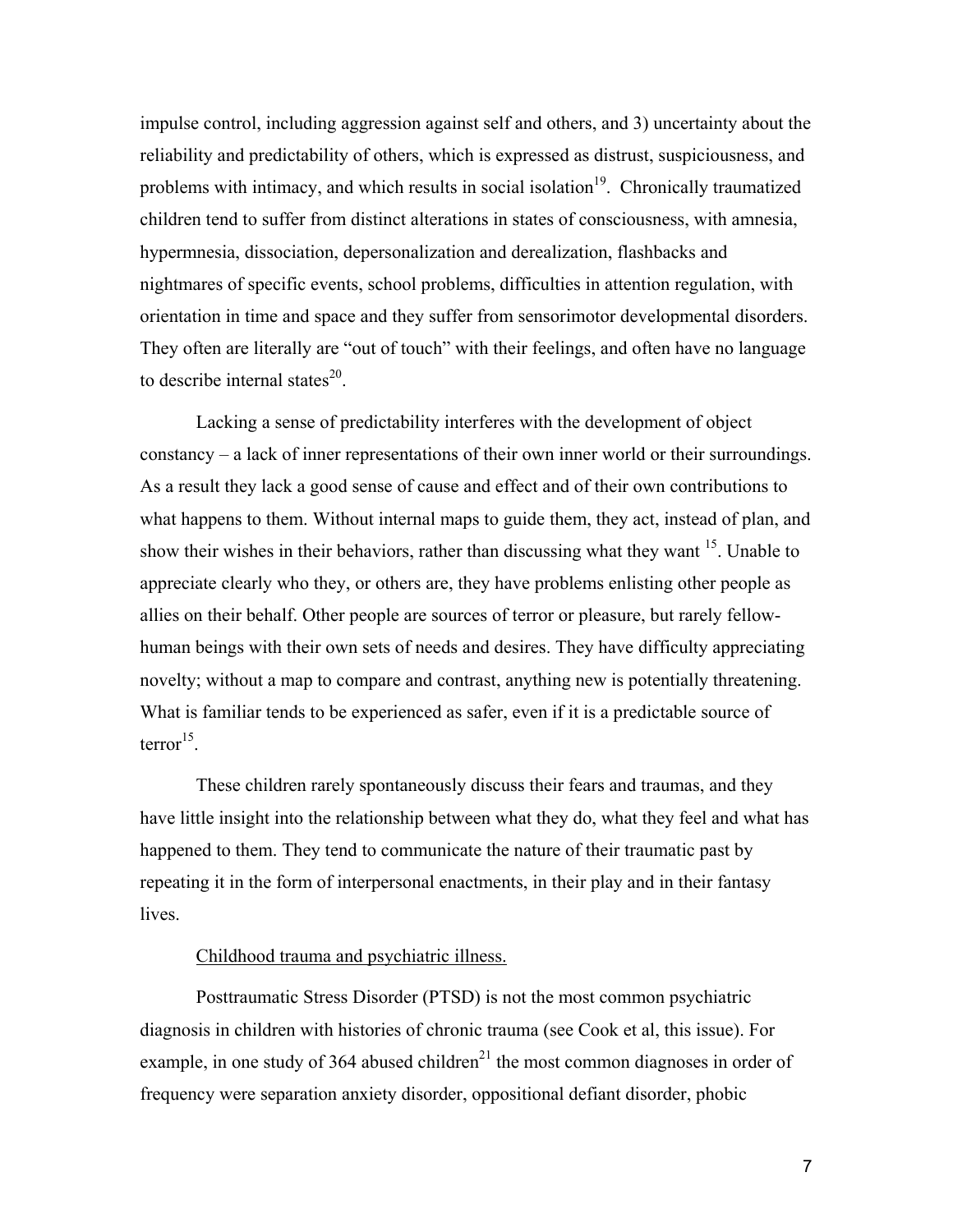disorders, PTSD, and ADHD. Numerous studies of traumatized children find problems with unmodulated aggression and impulse control<sup>22</sup>,  $^{23}$ , attentional and dissociative problems (e.g.,  $^{24}$ ), and difficulty negotiating relationships with caregivers, peers and, subsequently, intimate partners<sup>25</sup>.

Histories of childhood physical and sexual assaults are associated with a host of other psychiatric diagnoses in adolescence and adulthood: substance abuse, borderline and antisocial personality, as well as eating, dissociative, affective, somatoform, cardiovascular, metabolic, immunological, and sexual disorders<sup>26</sup>.

The results of the DSM IV Field Trial suggested that trauma has its most pervasive impact during the first decade of life and becomes more circumscribed, i.e., more like "pure" PTSD, with  $age^{27}$ . The diagnosis PTSD is not developmentally sensitive and does not adequately describe the impact of exposure to childhood trauma on the developing child. Because multiply abused infants and children often experience developmental delays across a broad spectrum, including cognitive, language, motor, and socialization skills<sup>28</sup> they tend to display very complex disturbances with a variety of different, often fluctuating, presentations.

However, because there currently is no other diagnostic entity that describes the pervasive impact of trauma on child development these children are given a range of "comorbid" diagnoses, as if they occurred independently from the PTSD symptoms, none of which do justice to the spectrum of problems of traumatized children, and none of which provide guidelines on what is needed for effective prevention and intervention. By relegating the full spectrum of trauma-related problems to seemingly unrelated "comorbid" conditions, fundamental trauma-related disturbances may be lost to scientific investigation, and clinicians may run the risk of applying treatment approaches that are not helpful.

#### Towards a diagnosis of Developmental Trauma Disorder.

The question of how to best organize the very complex emotional, behavioral and neurobiological sequelae of childhood trauma has vexed clinicians for several decades. Because the DSM IV has a diagnosis for adult onset trauma, PTSD, this label often is applied to traumatized children, as well. However, the majority of traumatized children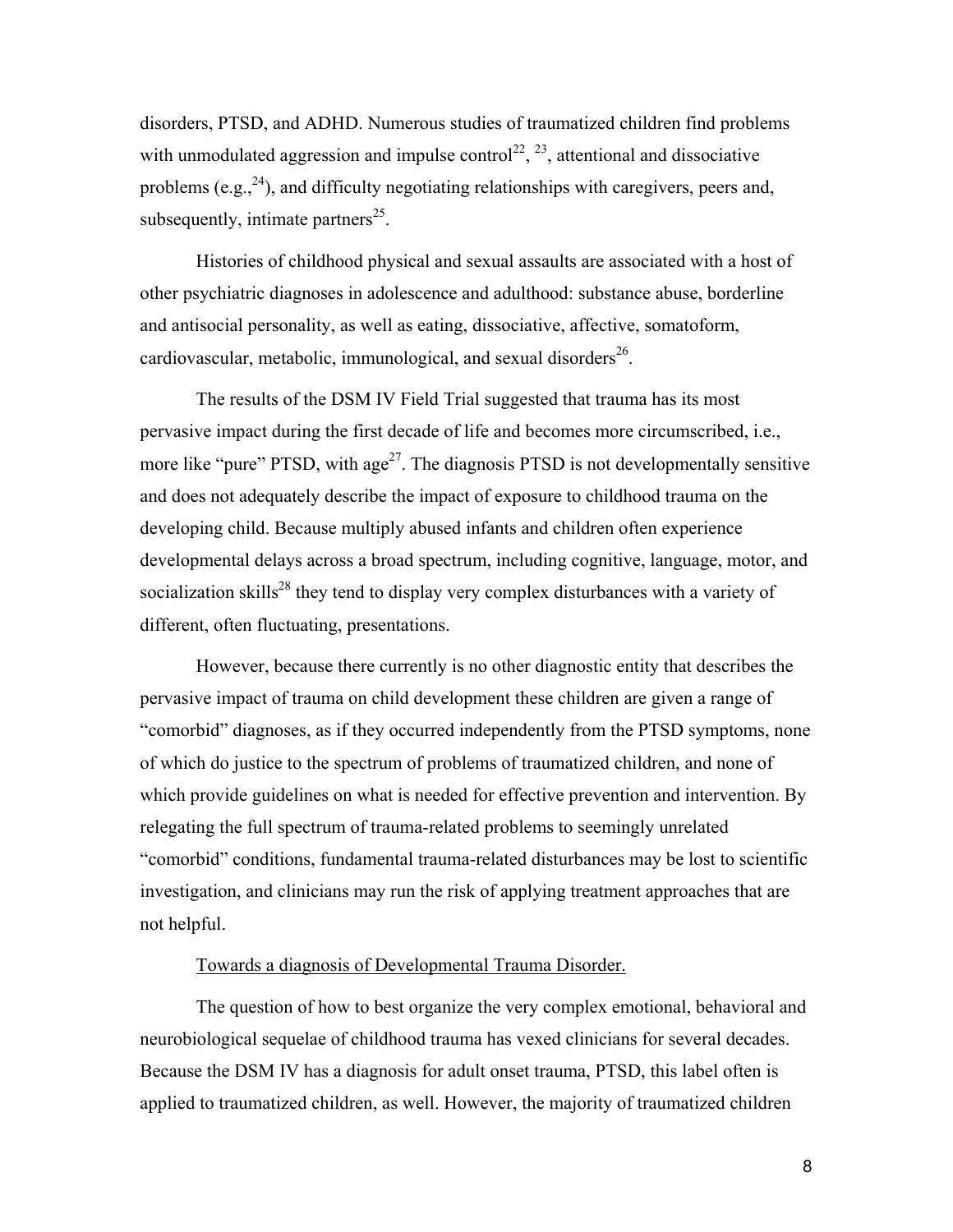do not meet diagnostic criteria for  $PTSD<sup>29</sup>$  (see Cook et al, this issue), and PTSD cannot capture the multiplicity of exposures over critical developmental periods. Moreover, the PTSD diagnosis does not capture the developmental impact of childhood trauma: the complex disruptions of affect regulation, the disturbed attachment patterns, the rapid behavioral regressions and shifts in emotional states, the loss of autonomous strivings, the aggressive behavior against self and others, the failure to achieve developmental competencies; the loss of bodily regulation in the areas of sleep, food and self-care; the altered schemas of the world; the anticipatory behavior and traumatic expectations; the multiple somatic problems, from gastrointestinal distress to headaches; the apparent lack of awareness of danger and resulting self endangering behaviors; the self-hatred and selfblame and the chronic feelings of ineffectiveness.

Interestingly, many forms of interpersonal trauma, in particular psychological maltreatment, neglect, separation from caregivers, traumatic loss, and inappropriate sexual behavior, do not necessarily meet the *Diagnostic and Statistical Manual, Fourth Edition* (DSM-IV) "Criterion A" definition for a traumatic event, which requires, in part, an experience involving "actual or threatened death or serious injury, or a threat to the physical integrity of self or others" (p. 427). Children exposed to these common types of interpersonal adversity thus typically would not qualify for a PTSD diagnosis unless they also were exposed to experiences or events that qualify as "traumatic," even if they have symptoms that would otherwise warrant a PTSD diagnosis. This finding has several implications for the diagnosis and treatment of traumatized children and adolescents. Non-Criterion A forms of childhood trauma exposure--such as psychological/emotional abuse and traumatic loss--have been demonstrated to be associated with PTSD symptoms and self-regulatory impairments in children  $30$  and into adulthood  $31$ . Thus, classification of traumatic events may need to be defined more broadly, and treatment may need to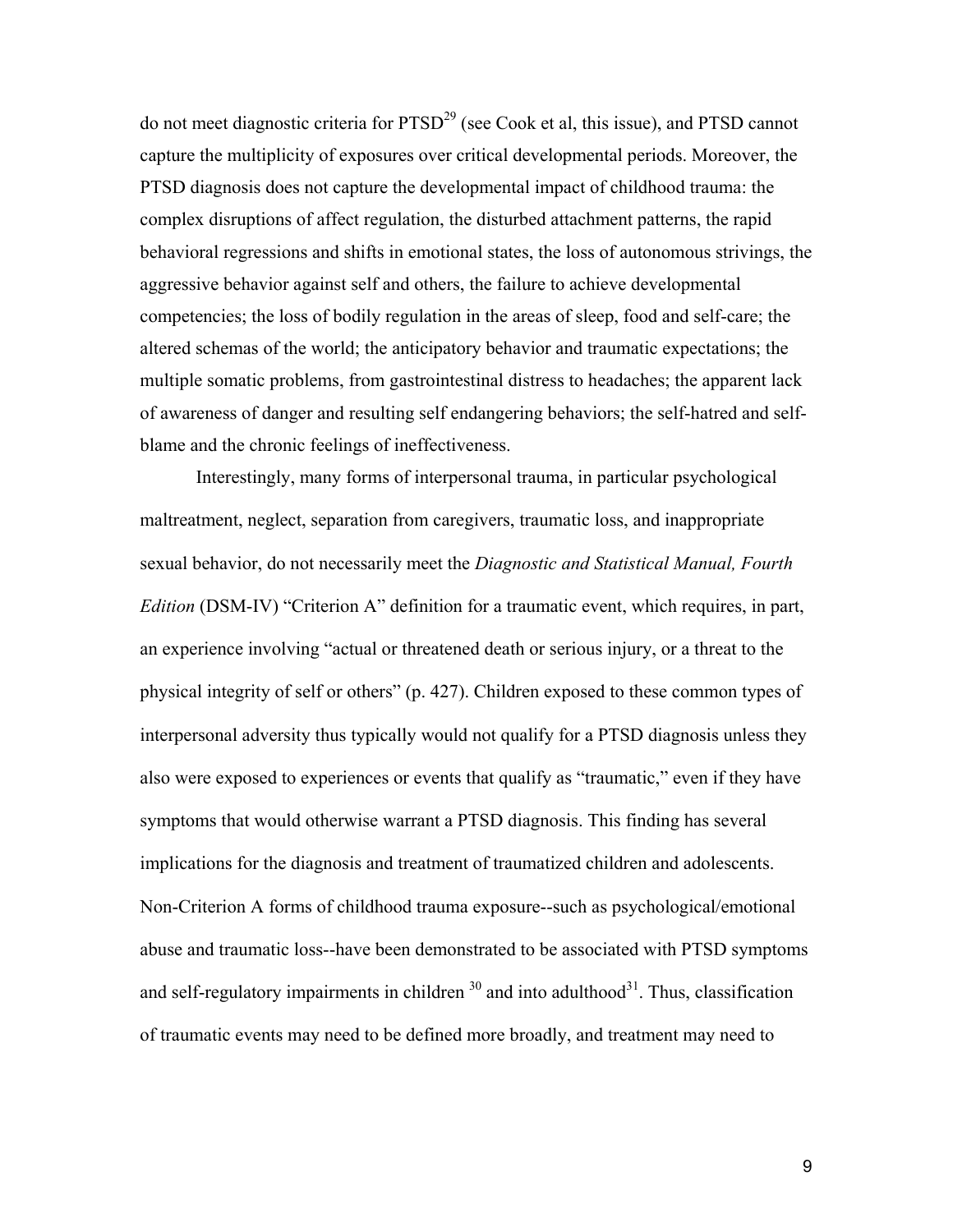address directly the sequelae of these interpersonal adversities, given their prevalence and potentially severe negative effects on children's development and emotional health.

The Complex Trauma taskforce of the National Child Traumatic Stress Network has been concerned about the need for a more precise diagnosis for children with complex histories. In an attempt to more clearly delineate what these children suffer from and to serve as a guide for rational therapeutics this taskforce has started to conceptualize a new diagnosis provisionally called: Developmental Trauma Disorder<sup>1</sup>. This proposed diagnosis is organized around the issue of triggered dysregulation in response to traumatic reminders, stimulus generalization, and the anticipatory organization of behavior to prevent the recurrence of the trauma impact.

#### Table 1 here-

This provisional "Developmental Trauma Disorder" is predicated on the notion that multiple exposures to interpersonal trauma, such as abandonment, betrayal, physical or sexual assaults or witnessing domestic violence have consistent and predictable consequences that affect many areas of functioning. These experiences engender 1) *intense affects* such as rage, betrayal, fear, resignation, defeat and shame. and 2) *efforts to ward off the recurrence* of those emotions, including the avoidance of experiences that precipitate them or engaging in behaviors that convey a subjective sense of control in the face of potential threats.. . These children tend to *behaviorally reenact* their traumas either as perpetrators, in aggressive or sexual acting out against other children, or in frozen avoidance reactions. Their physiological dysregulation may lead to *multiple somatic problems*, such as headaches and stomachaches in response to fearful and helpless emotions.

Persistent sensitivity to reminders interferes with the development of emotion regulation and causes long-term *emotional dysregulation and precipitous behavior changes.* Their over- and underreactivity is manifested on multiple levels: emotional,

 $1$  The members of the NCTSN Developmental Trauma Disorders taskforce are: Marylene Cloitre, Julian Ford, Alicia Lieberman, Frank Putnam, Robert Pynoos, Glenn Saxe, Michael Scheeringa, Joseph Spinazzola and Bessel van der Kolk, with input from Michael DeBellis, Allan Steinberg and Martin Teicher.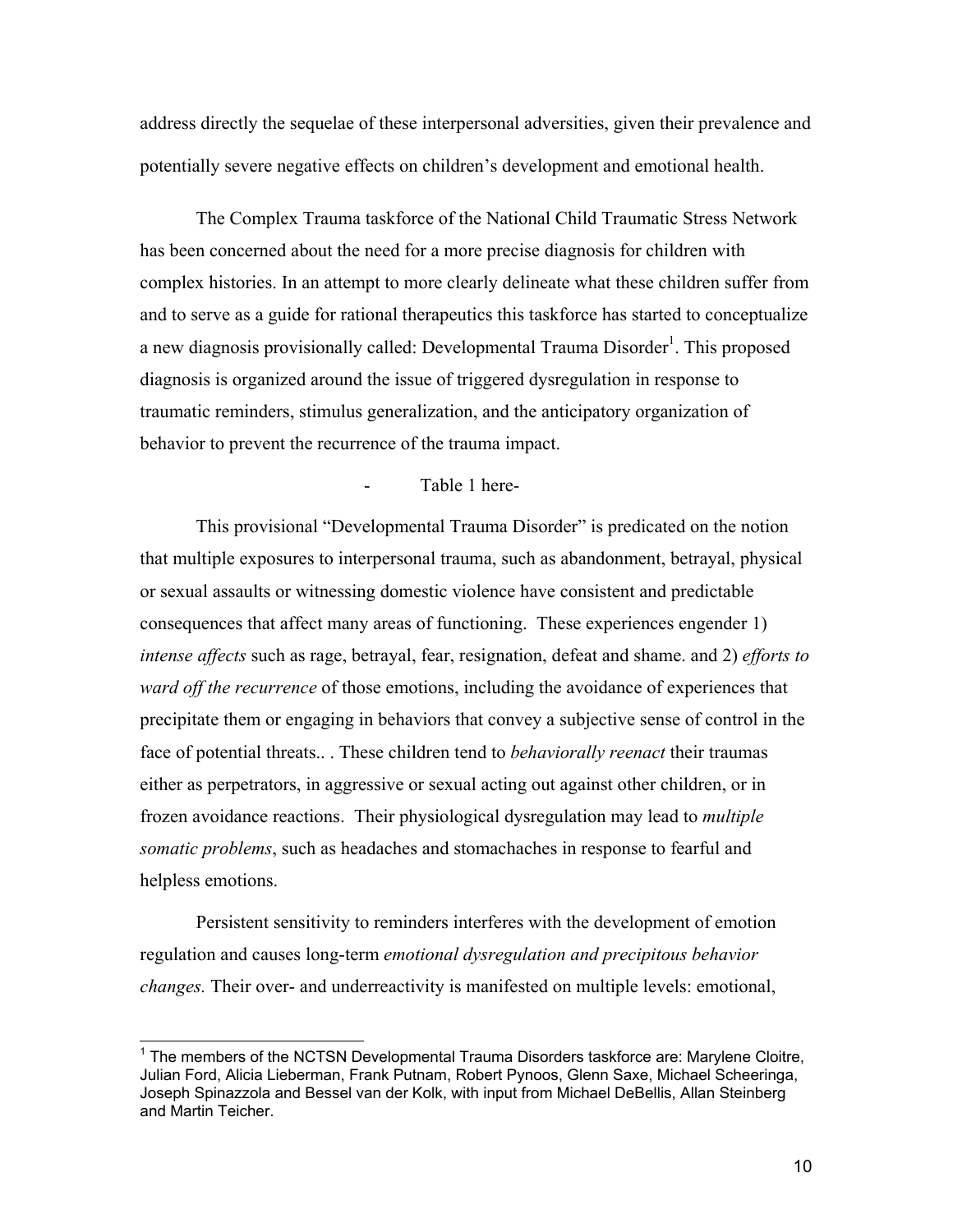physical, behavioral, cognitive and relational. They have fearful, enraged, or avoidant emotional reactions to minor stimuli that would have no significant impact on secure children. After having become aroused these children have a great deal of *difficulty restoring homeostasis* and returning to baseline. Insight and understanding about the origins of their reactions seems to have little effect.

In addition to the conditioned physiological and emotional responses to reminders characteristic of PTSD complexly traumatized children *develop a view of the world that incorporates their betrayal and hurt.* They *anticipate and expect the trauma to recur* and respond with hyperactivity, aggression, defeat or freeze responses to minor stresses

Their cognition is affected by reminders: they tend to become *confused, dissociated and disoriented* when faced with stressful stimuli. They easily *misinterpret events* in the direction of a return of trauma and helplessness which causes them to be constantly *on guard, frightened and over- reactive*. Finally, expectations of a return of the trauma permeate their relationships. This is expressed as *negative self-attributions, loss of trust in caretakers* and loss of the belief that some somebody will look after them and making feel safe. They tend to lose the expectation that they will be protected and act accordingly. As a result, they *organize their relationships around the expectation or prevention of abandonment or victimization.* This is expressed as excessive clinging, compliance, oppositional defiance and distrustful behavior, and they may be preoccupied with retribution and revenge.

All of these problems are expressed in dysfunction in multiple areas of functioning: educational, familial, peer relationships, problems with the legal system, and problems in maintaining jobs.

**Treatment Implications** (see also Cook et al, this issue, and Blaustein et al, this issue).

In the treatment of traumatized children and adolescents there often is a painful dilemma of whether to keep them in the care of people or institutions who are sources of hurt and threat, or whether to play into abandonment and separation distress by taking the child away from familiar environments and people to whom they are intensely attached, but who are likely to cause further substantial damage<sup>15</sup>.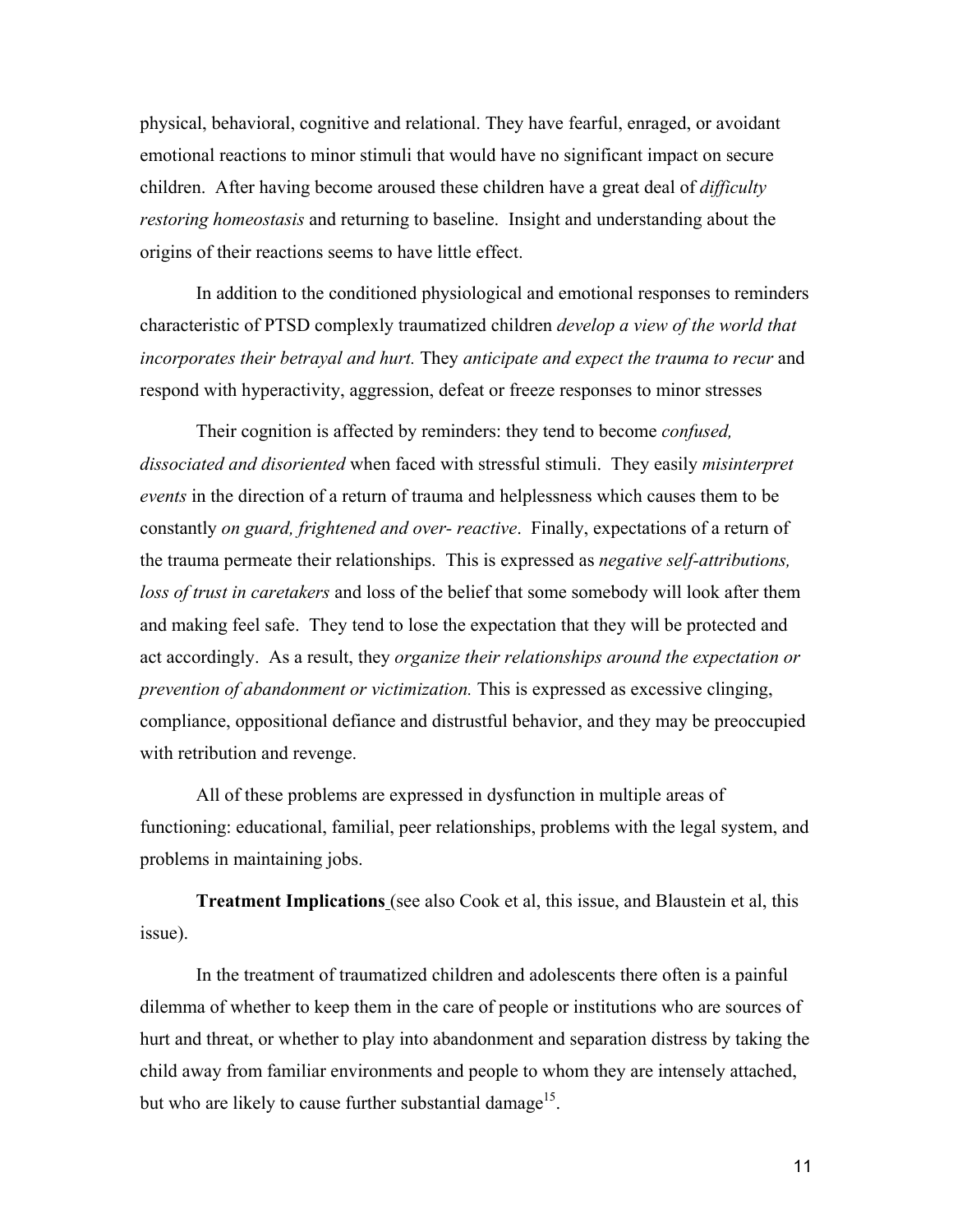Establishing safety and competence. Complexly traumatized children need to be helped to engage their attention in pursuits that 1) do not remind them of trauma-related triggers, and 2) that give them a sense of pleasure and mastery. Safety, predictability and "fun" is essential for the establishment of the capacity to observe what is going on, put it into a larger context and initiate physiological and motoric self-regulation. Before addressing anything else these children need to be helped how to react differently from their habitual fight/flight/freeze reactions<sup>15</sup>. Only after children develop the capacity to focus on pleasurable activities without becoming disorganized do they have a chance to develop the capacity to play with other children, engage in simple group activities and deal with more complex issues.

#### Dealing with traumatic reenactments.

After having been multiply traumatized the imprint of the trauma becomes lodged in many aspects of the child's make-up. This is manifested in multiple ways: e.g. as fearful reactions, aggressive and sexual acting out, avoidance and uncontrolled emotional reactions. Unless this tendency to repeat the trauma is recognized, the response of the environment is likely to replay of the original traumatizing, abusive, but familiar, relationships. Because these children are prone to experience anything novel, including rules and other protective interventions, as punishments, they tend to regard their teachers and therapists who try to establish safety, as perpetrators<sup>15</sup>.

#### Attention to the body: integration and mastery.

Mastery is most of all a physical experience: the feeling of being in charge, calm and able to engage in focused efforts to accomplished the goals one sets for oneself. These children experience the trauma-related hyperarousal and numbing on a deeply somatic level. Their hyperarousal immediately apparent in their inability to relax and by their high degree of irritability. Children with "frozen" reactions need to be helped to reawaken their curiosity and to explore their surroundings. They avoid engagement in activities because any task may unexpectedly turn into a traumatic trigger. Neutral, "fun" tasks and physical games can provide them with knowledge of what it feels like to be relaxed and to feel a sense of physical mastery.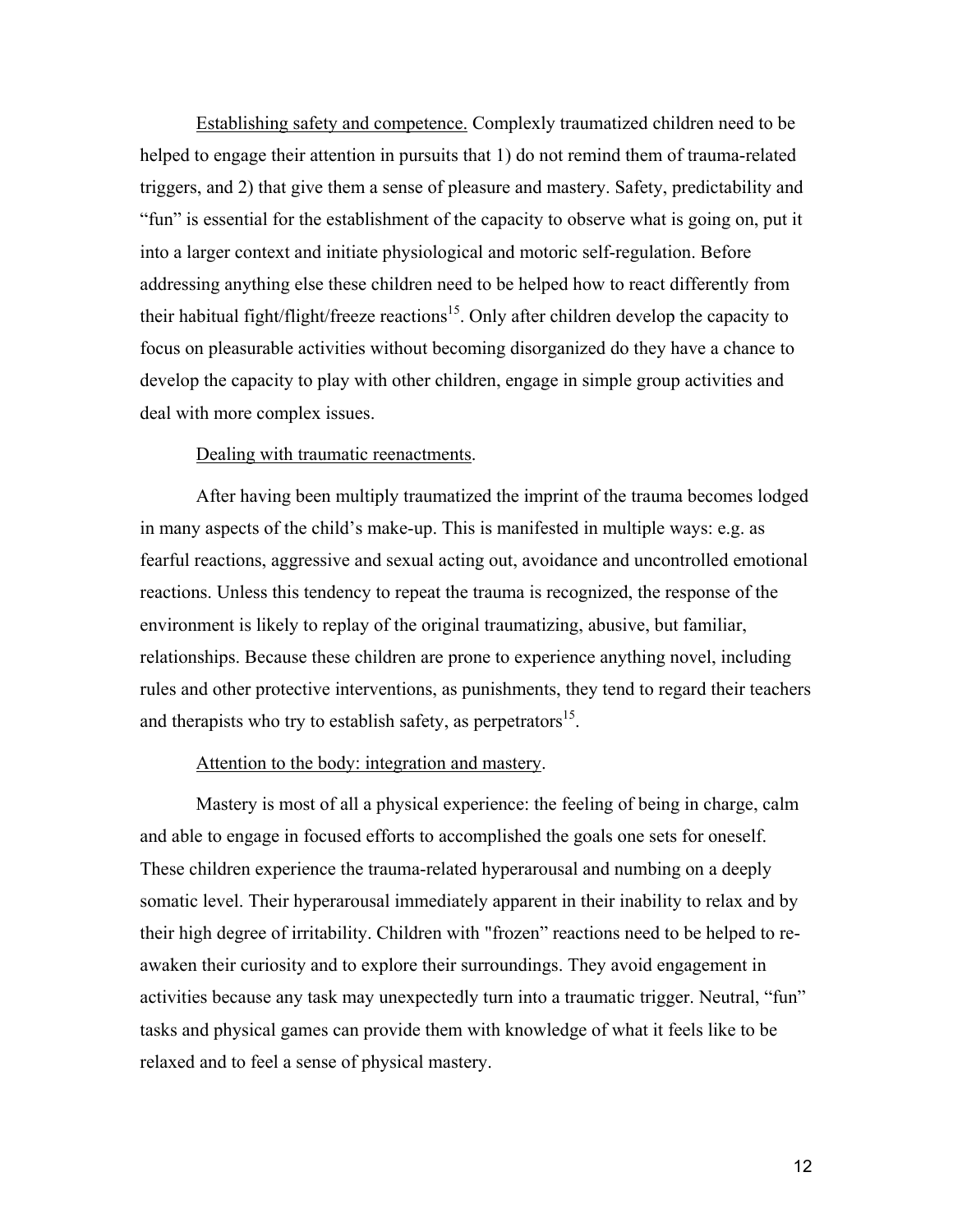At the center of the therapeutic work with terrified children is helping them realize that they are repeating their early experiences and helping them find new ways of coping by developing new connections between their experiences, emotions and physical reactions. Unfortunately, all too often, medications take the place of helping children acquire the skills necessary to deal with and master their uncomfortable physical sensations. In order to "process" their traumatic experiences these children first need to develop a safe space where they can "look at" their traumas without repeating them and making them real once again<sup>15</sup>.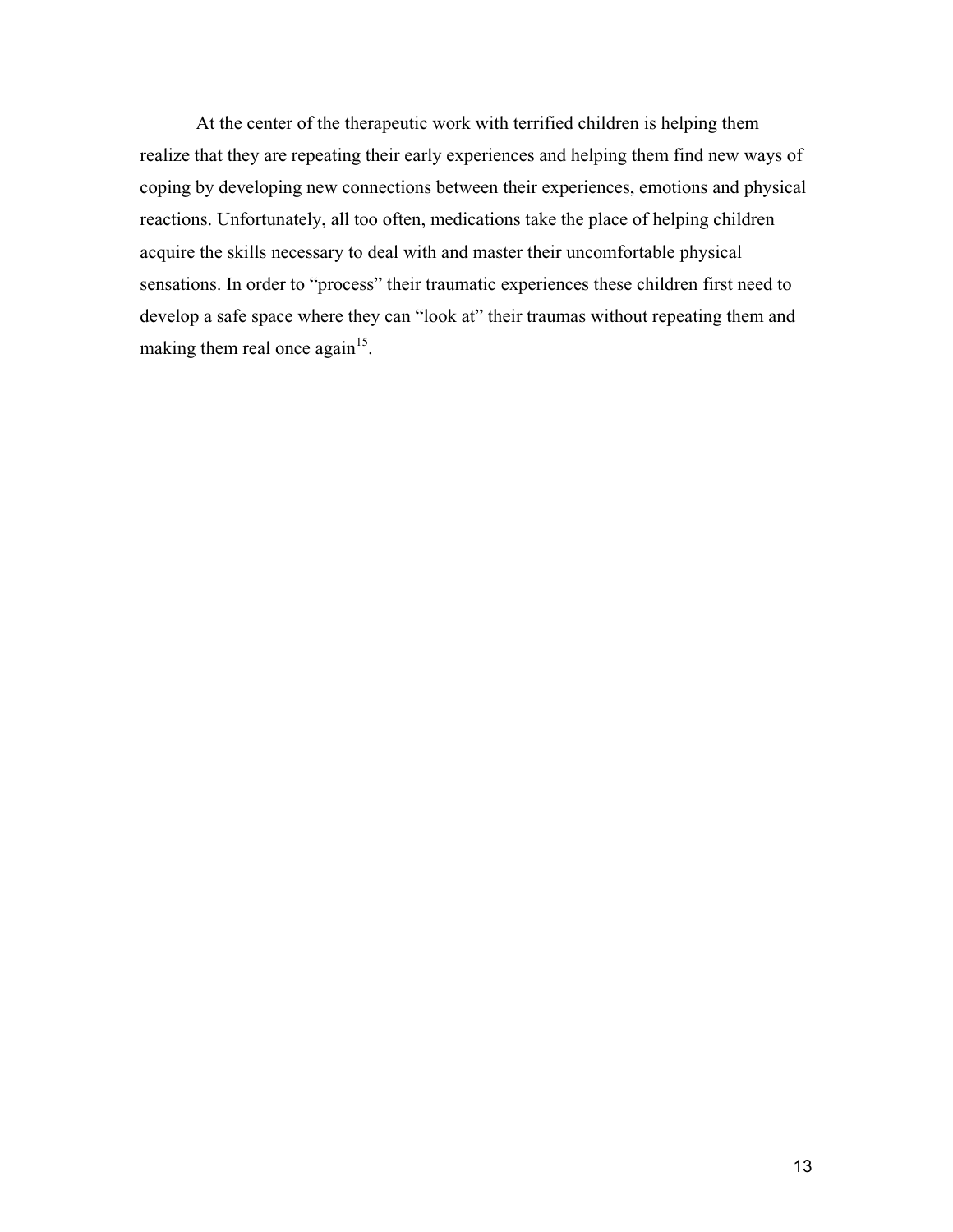#### Table 1

#### **Developmental Trauma Disorder**

#### **A. Exposure**

1. Multiple or chronic exposure to one or more forms of developmentally adverse interpersonal trauma (abandonment, betrayal, physical assaults, sexual assaults, threats to bodily integrity, coercive practices, emotional abuse, witnessing violence and death).

2. Subjective Experience (rage, betrayal, fear, resignation, defeat, shame).

## **B. Triggered pattern of repeated dysregulation in response to trauma cues**

Dysregulation (high or low) in presence of cues. Changes persist and do not return to baseline; not reduced in intensity by conscious awareness.

•Affective

•Somatic (physiological, motoric, medical)

•Behavioral (e.g. re-enactment, cutting)

•Cognitive (thinking that it is happening again, confusion, dissociation, depersonalization).

•Relational (clinging, oppositional, distrustful, compliant).

• Self-attribution (self-hate and blame).

#### **C. Persistently Altered Attributions and Expectancies**

•Negative self-attribution

•Distrust protective caretaker

•Loss of expectancy of protection by others

•Loss of trust in social agencies to protect

•Lack of recourse to social justice/retribution

•Inevitability of future victimization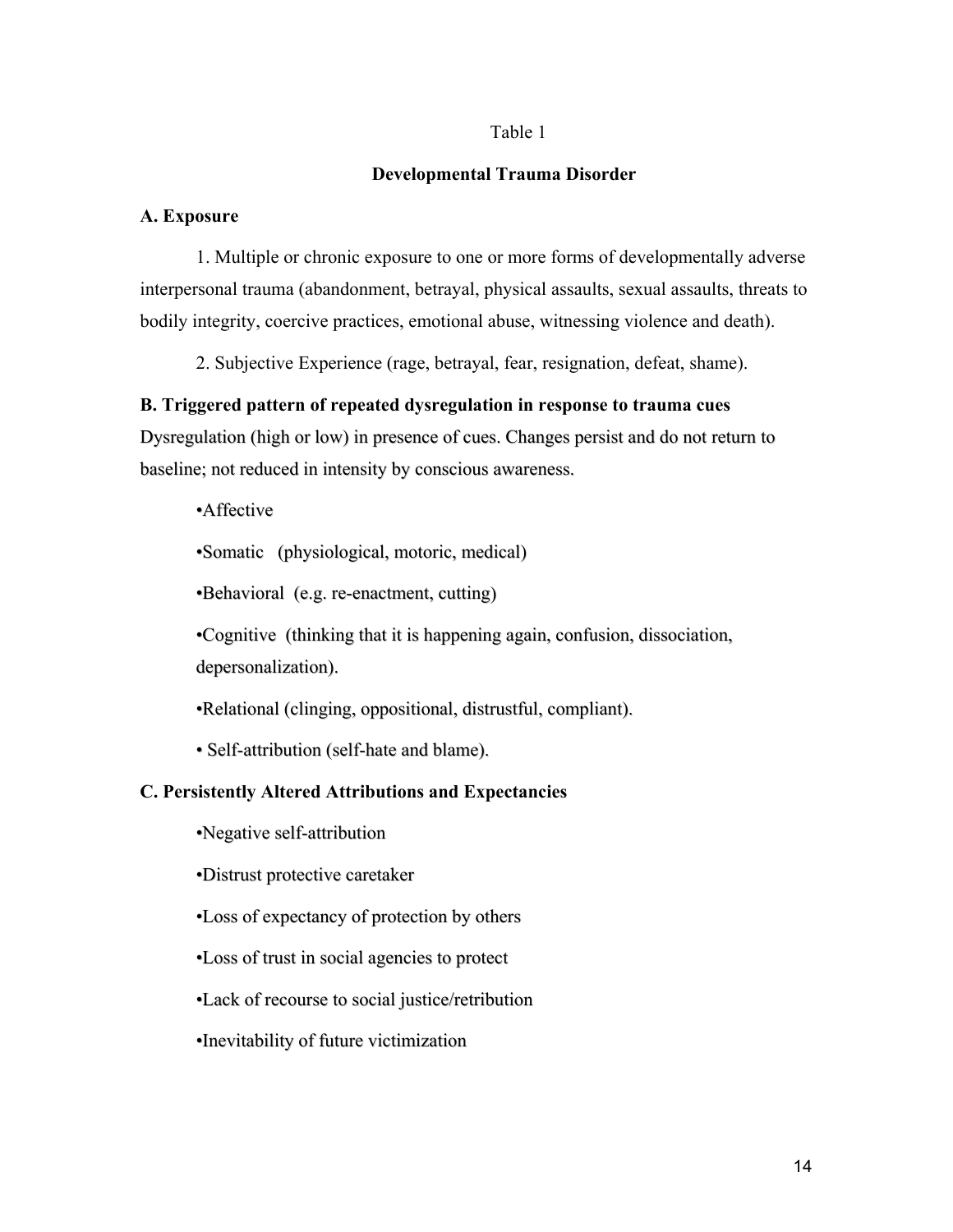# **D. Functional Impairment**

•Educational

•Familial

•Peer

•Legal

•Vocational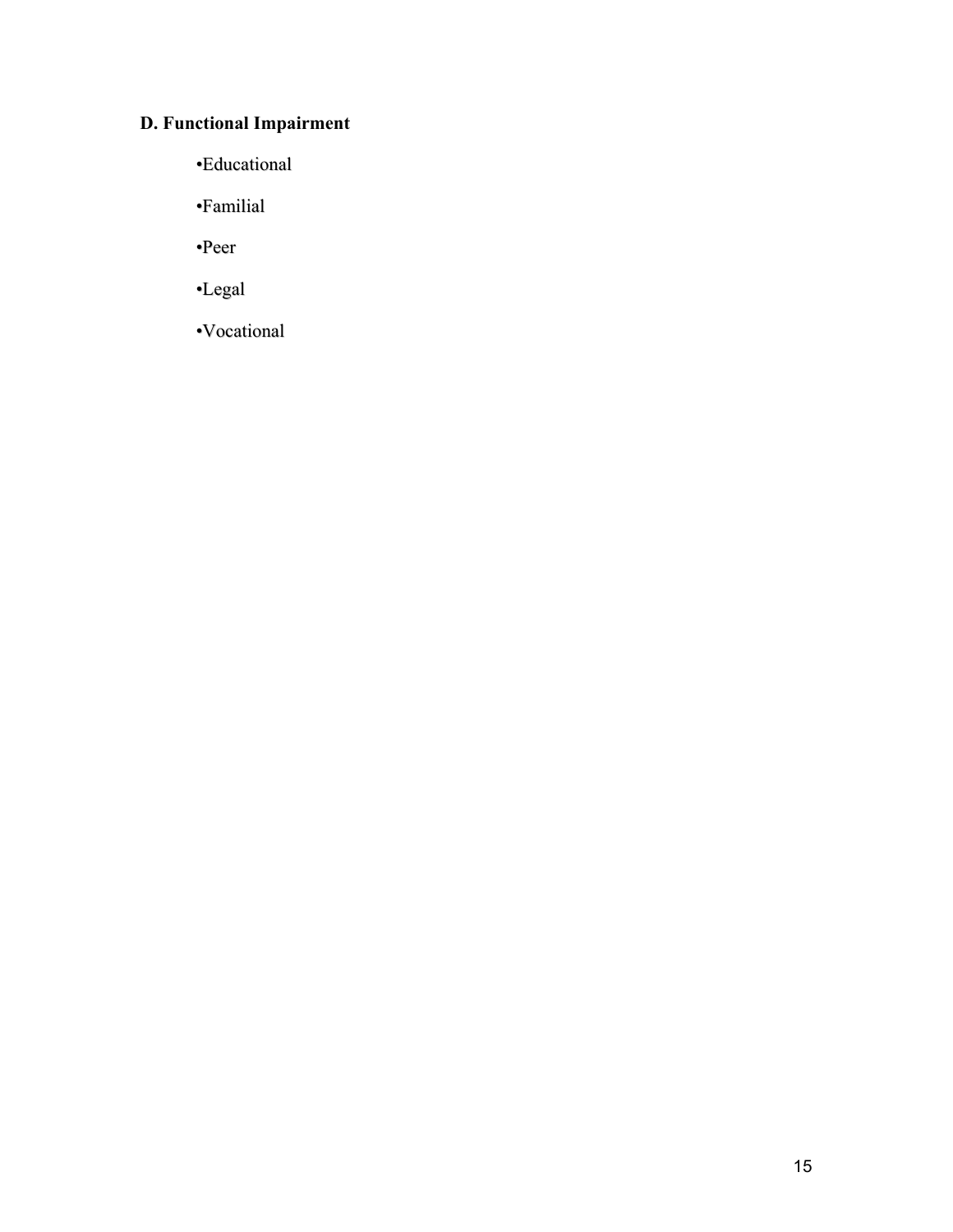#### REFERENCES:

<u>1</u> <sup>1</sup> Child Maltreatment 2001: Reports from the States to the National Child Abuse and Neglect Data System, Children's Bureau, Agency for Children and Families, 2003

 $2$  Felitti VJ, Anda RF, Nordernberg D, et al. Relationship of childhood abuse to many of the leading causes of death in adults: the adverse childhood experiences (ACE) study. *Am J Prev Med.* 1998; 14(4): 245-258.

<sup>3</sup> Cicchetti D, Toth, SL. Developmental psychopathology and disorders of affect. In: Cicchetti D, Cohen DJ, eds. *Developmental psychopathology, Vol. 2: Risk, disorder, and adaptation. Wiley series on personality processes* . New York: John Wiley & Sons; 1995: 369-420.

<sup>4</sup> Drossman DA, Leserman J, Nachman G, et al. Sexual and physical abuse in women with functional or organic gastrointestinal disorders. *Ann Intern Med.* 1990; 113(11): 828-833.

<sup>5</sup> Teplin LA, Abram KM, McClelland GM, Dulcan MK, Mericle AA. Psychiatric disorders in youth in juvenile detention. *Arch Gen Psychiatry.* 2002; 59(12):1133-1143.

 $6$  Widom, CS, Maxfield MG (1996). A prospective examination of risk for violence among abused and neglected children. *Ann N Y Acad Sci.* 1996; 794 :224-237.

 $<sup>7</sup>$  Romano E, De Luca, RV. Exploring the relationship between childhood sexual</sup> abuse and adult sexual perpetration. *Journal of Family Violence*. 1997; 12(1): 85-98.

8 Schore A. *Affect regulation and the origin of the self: the neurobiology of emotional development.* Hillsdale, NJ: Lawrence Erlbaum Associates; 1994.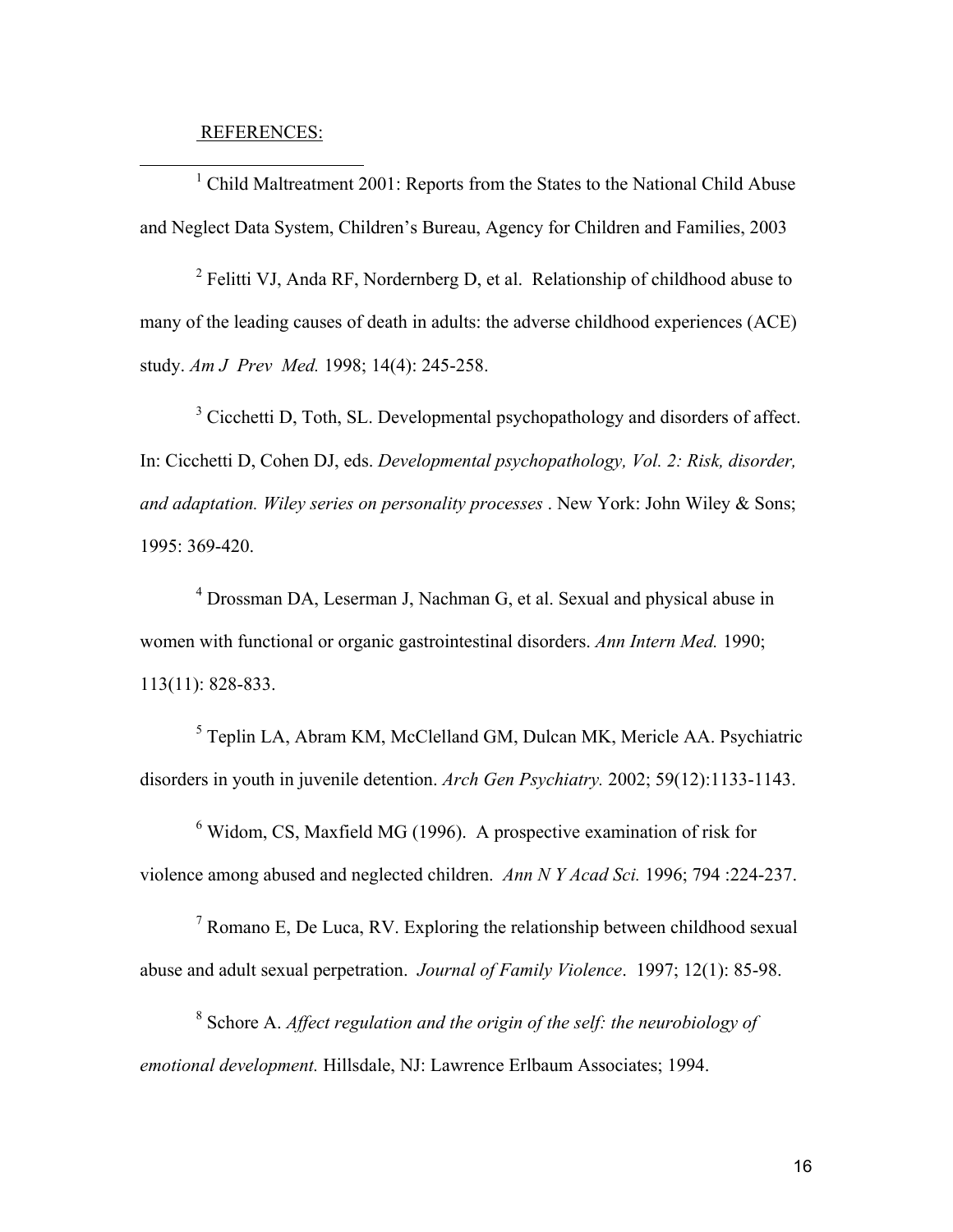9 Bowlby, J. *Attachment and loss* (Vol. 3). New York, NY: Basic Books; 1980.

<sup>10</sup> Tucker DM. Developing emotions and coritical networks. In MR Gunnar MR, Nelson CA, eds. *Minnesota symposium on Child Psychology Vol 24.*Hillsdale NJ, Earlbaum; 1992: 75-128.

 $11$  Crittenden PM. Treatment of anxious attachment in infancy and early childhood. *Dev Psychopathology.* 1992; 4: 575-602.

 $12$  Cicchetti D, White J. Emotion and developmental psychopathology. In: Stein N, Leventhal B, Trebasso T, eds. *Psychological and biological approaches to emotion*. Hillsdale, NJ. Erlbaum; 1990: 359-382.

<sup>13</sup> Browne A, Finkelhor D. Impact of Child Abuse: A review of the research. *Psychol Bull*. 1986; 99: 66-77.

<sup>14</sup> van der Kolk BA, Fisler R. Dissociation and the fragmentary nature of traumatic memories: Overview and exploratory study. *J Trauma Stress*. 1995; 9: 505- 525.

<sup>15</sup> Streeck-Fischer A, van der Kolk B. Down will come baby, cradle and all: Diagnostic and therapeutic implications of chronic trauma on child development. *Aust N Z J Psychiatry*. 2000; 34(6):903-918.

<sup>16</sup> Pynoos RS, Frederick CJ, Nader K, et al. Life threat and posttraumatic stress in school age children. *Arch Gen Psychiatry*. 1987; 44:1057-1063.

<sup>17</sup> Kegan R. *The evolving self.* Cambridge, MA. Harvard University Press; 1982.

18 Summit RC. The child sexual abuse accommodation syndrome. *Child Abuse Negl*. 1983; 7: 177-193.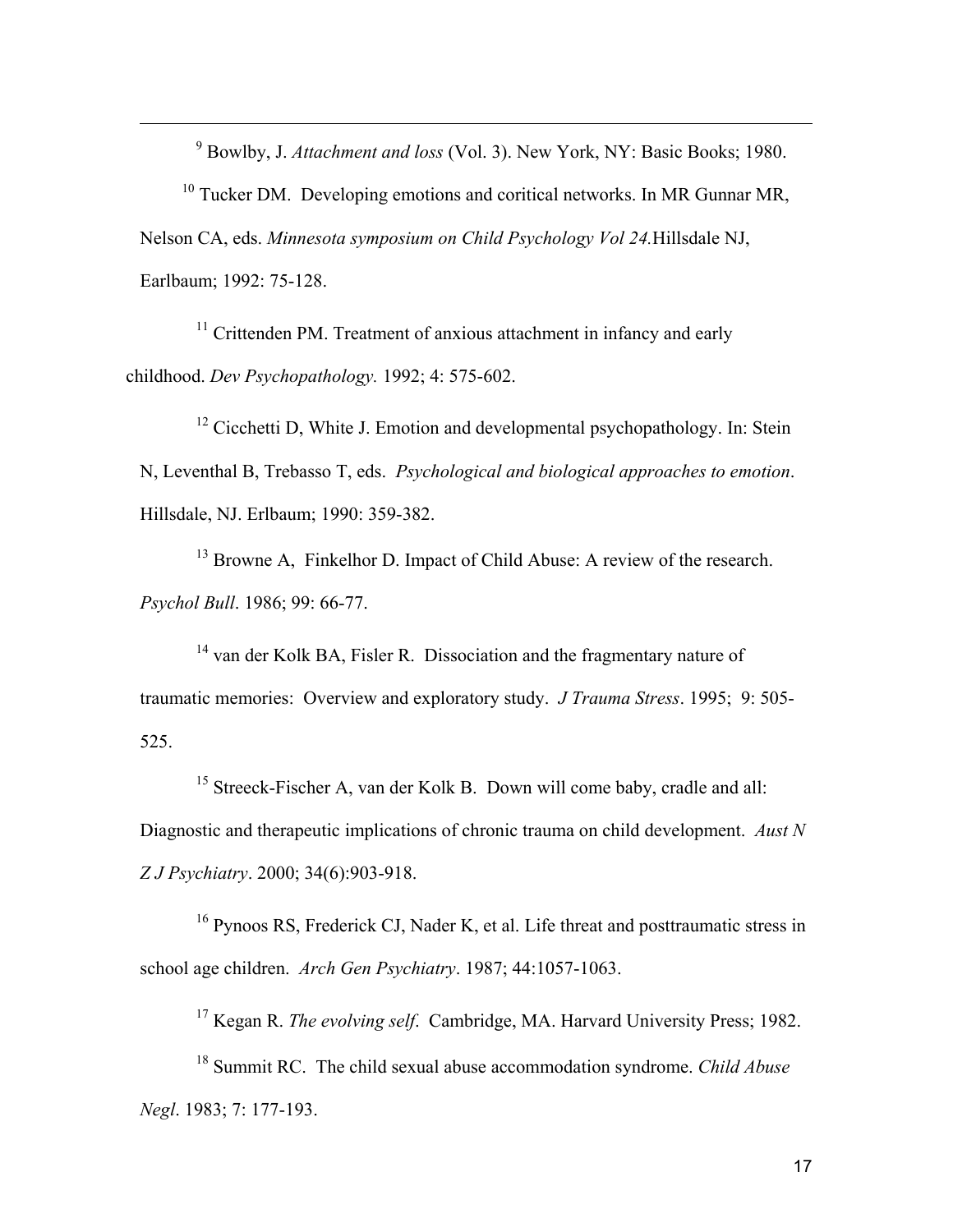$19$  Cole PM, Putnam FW. Effect of incest on self and social functioning: developmental psychopathology perspective. *J Consult Clin Psychol.* 1992; 60(2); 174- 184.

<sup>20</sup> Cicchetti D, White J. (1990). Emotion and developmental psychopathology. In: Stein N, Leventhal B, Trebasso T, eds. *Psychological and biological approaches to emotion*. Hillsdale, NJ. Erlbaum; 1990: 359-382.

<sup>21</sup> Ackerman PT, Newton JEO, McPherson WB, Jones JG, Dykman RA (1998). Prevalence of post traumatic stress disorder and other psychiatric diagnoses in three groups of abused children (sexual, physical, and both). *Child Abuse Negl*. 1998: 22(8): 759-774.

 $22$  Lewis DO, Shanok SS. Perinatal difficulties, head and face trauma, and child abuse in the medical histories of seriously delinquent children. *Am J Psychiatry*. 1981; 136 (4A): 419-423

<sup>23</sup> Steiner H, Garcia IG, Matthews Z. Posttraumatic stress disorder in incarcerated juvenile delinquents. *J Am Acad Child Adolesc Psychiatry.* 1997; 36(3): 357-365.

<sup>24</sup> Teicher MH, Andersen SL, Polcari A, Anderson CM, Navalta CP, Kim DM. The neurobiological consequences of early stress and childhood maltreatment*. Neurosci Biobehav Rev*. 2003; 27(1-2): 33-44.

 $^{25}$  Schneider-Rosen K, Cicchetti D. The relationship between affect and cognition in maltreated infants: Quality of attachment and the development of visual selfrecognition. *Child Dev.* 1984; 55: 648-658.